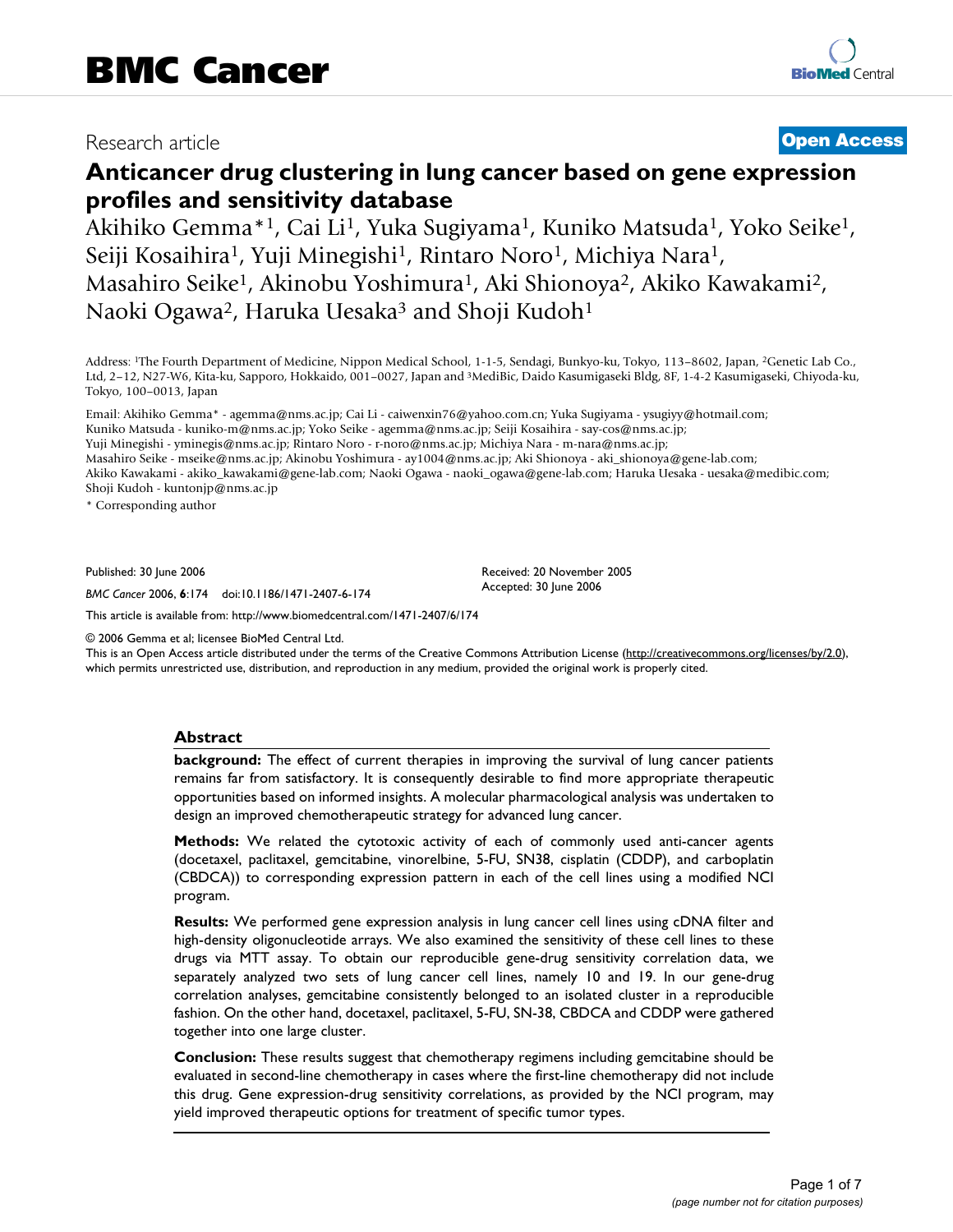# **Background**

While various anti-cancer drugs have been developed, many patients with solid tumors still exhibit poor prognosis. Accordingly, it is now important to determine the appropriate use of such drugs clinically. With respect to treatment of lung cancer, there are many anti-cancer agents in use, such as cisplatin (CDDP), carboplatin (CBDCA), docetaxel, paclitaxel, vinorelbine, gemicitabine, 5-fluorouracil (5-FU), CPT-11, etc. A number of combination therapy regimens employing platinum compounds have proven to be effective[1] and are widely applied to initial treatment for unresected non-small cell lung cancer (NSCLC)[2]. In addition, docetaxel and pemetrexed have been reported to be effective in the context of second-line chemotherapy for NSCLC[3,4]. However, at present, the effect of these therapies on improving patient survival remains far from satisfactory [1-3]. It is consequently desirable to find more appropriate therapeutic opportunities based on informed insights. With the recent near-completion of the human genome sequence, genome-wide gene expression profiling through both cDNA and oligonucleotide arrays has been greatly facilitated [5-7]. There are many reports associated with isolation of molecules involved in drug sensitivity [8-10]. Of particular relevance was the use of DNA array-based methodology by the National Cancer Institute (NCI) to assess the gene expression profiles of 60 human cancer cell lines of diverse tissue origin (NCI60 set), with a view to determining associations with the extensive drug sensitivity data accumulated on this cell line cohort so far[11]. The NCI60 gene expression study was analogous in some respects to assessment of clinical tumors for markers that predict sensitivity to therapy. The essential aim of this study was to utilize similar advanced gene expression profiling technologies and drug sensitivity assays to aid in the selection of appropriate drug combinations for the treatment of lung cancer. We performed gene expression analysis in lung cancer cell lines using cDNA filter and highdensity oligonucleotide arrays. We also examined the sensitivity of these cell lines to commonly used anti-cancer agents (docetaxel, paclitaxel, gemcitabine, vinorelbine, 5- FU, SN38, cisplatin (CDDP), and carboplatin (CBDCA)) via MTT assay. We related the cytotoxic activity of each of these agents to the corresponding expression pattern in each of the cell lines using a modified NCI program. To obtain our reproducible gene-drug sensitivity correlation data, we separately analyzed two sets of lung cancer cell lines, namely 10 and 19.

# **Methods**

# *Clustering on the basis of drug activity and gene expression patterns*

### *Cell lines*

We analyzed the expression profiles and sensitivity to anti-cancer drugs of separate two sets of lung cancer cell lines. The first set consisted of PC9, PC7, PC14, A549, Lu65, LK2, H69, N231, Lu135, and SBC3 (Set 1). The second consisted of RERF-LC-KJ, RERF-LC-MS, RERF-LC-AI, PC1, PC3, PC6, PC10, Lu130, Lu139, Lu165, ABC-1, EBC-1, LC2/ad, LC1/sq, LC-1F, SQ5, QG56, MS-1, and SBC5 (Set 2). The PC1, PC3, PC6, PC7, PC9, PC10, PC14, and QG56 cell lines were obtained from IBL (Gumma, Japan). The A549, NCI-H69, and NCI-N231 cell lines were obtained from the American Type Culture Collection (Rockville, MD)[12]. The Lu65 and Lu135 cell lines were provided by Y. Shimosato and T. Terasaki (National Cancer Center Research Institute, Tokyo, Japan)[12]. The LK-2 and SBC-3 cell lines were obtained from the Health Science Research Resources Bank (Osaka, Japan). PC1, PC3, PC6, PC10, Lu130, Lu139, and Lu165 cell lines were provided by S. Hirohashi (National Cancer Center Research Institute, Tokyo, Japan). RERF-LC-KJ, LC2/ad, SQ5, LC1/ sq, LC-1F, RERF-LC-AI, and MS-1 cell lines were obtained from the RIKEN Cell Bank (Ibaraki, Japan). RERF-LC-MS, EBC-1, SBC5, and ABC-1 cell lines were purchased from the Health Science Research Resources Bank (Osaka, Japan). PC7, PC9, PC14, A549, Lu65, RERF-LC-KJ, RERF-LC-MS, PC3, ABC-1, and LC2/ad are adenocarcinoma cell lines. LK-2, RERF-LC-AI, PC1, PC10, EBC-1, LC1/sq, LC-1F, SQ5, and QG56 are squamous cell cancer cell lines. NCI-H69, NCI-N231, Lu135, SBC-3, PC6, Lu130, Lu139, Lu165, MS-1, and SBC5 are small cell lung cancer cell lines.

# *Assay for drug activity*

Estimation of cytotoxicity in the above-mentioned cell types was mediated by a rapid colorimetric assay for mitochondrial dehydrogenase activity, as previously described[13]. Briefly, cells were seeded into 12-well plates (Falcon, Lincoln Park, NJ). Following 24 hr exposure to particular anti-cancer agents, the cells were washed twice and incubated for a further 24 hr in drug-free medium. Subsequently, the cells were incubated with 0.5 mg/mL 3-(4,5-dimethylthiazol-2-yl)-2,5-diphenyl-tetrazolium bromide (MTT) for 4 hr. The blue formazan crystals, formed by viable cells, were solubilized by the addition of 10% n-dodecylsulfate sodium salt (SDS) in 0.01N HCl followed by overnight incubation. Samples were then subjected to spectrophotometric analysis at 560 nm (Ultraspec 4050; LKB, Bromma, Sweden).

### *RNA isolation, cDNA array hybridization and analysis of hybridization signals*

Total RNA was isolated from each cell line using standard protocols described previously[14,15]. To avoid variations due to cell culture conditions, we cultured each untreated cell line separately in 6 different flasks. mRNA was then purified from total RNA by incubation with oligo-dT-magnetic beads (Toyobo Co., Osaka, Japan)[16]. The ElectorGene Array System (GeneticLab. Co., Ltd. Sap-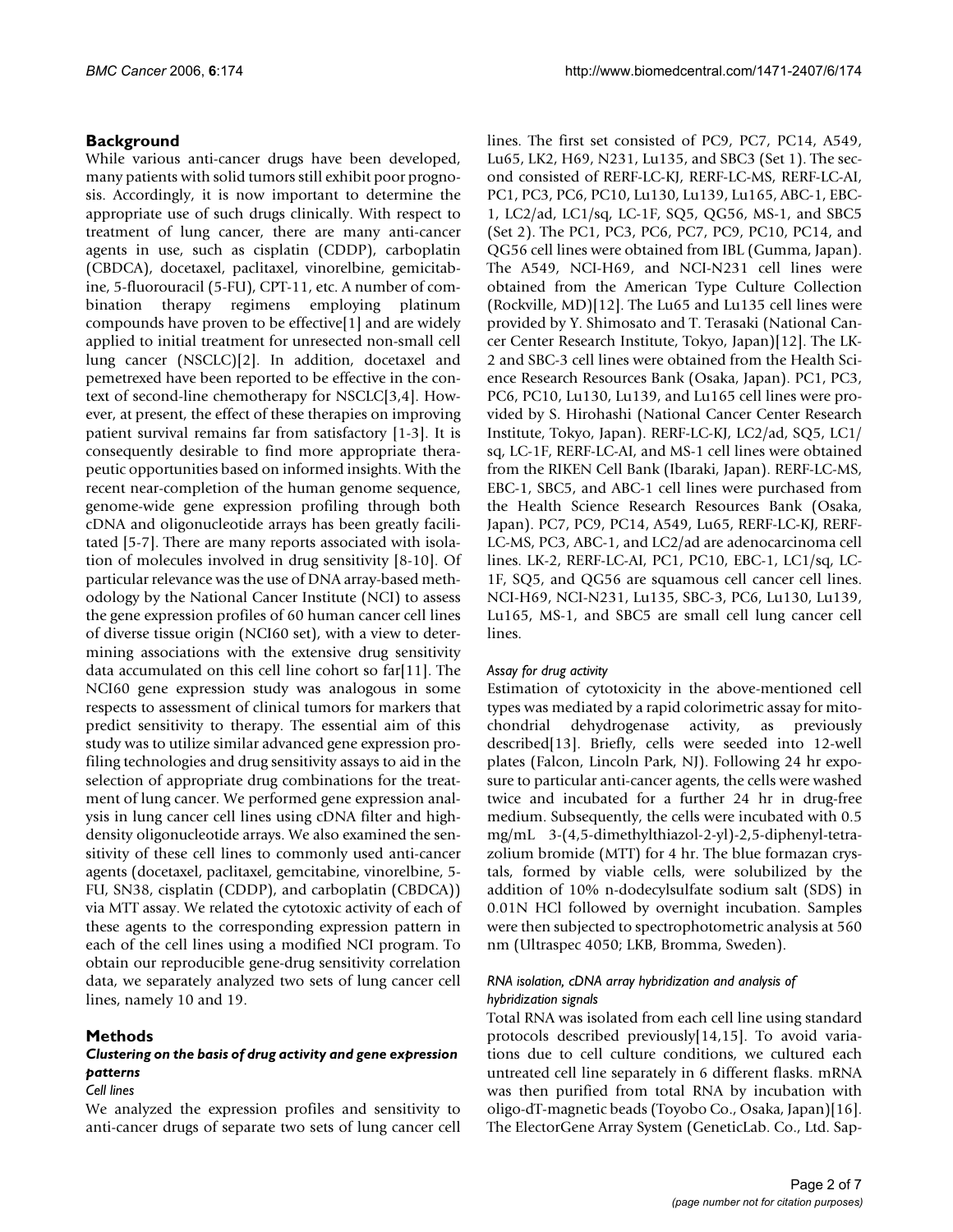poro, Japan) was used for filter-based cDNA array analysis, as previously reported[16]. Thirteen hundred species of human DNA fragments are spotted in duplicate on a filter. The genes represented on this filter included cancerrelated and drug resistance-associated genes, as well as housekeeping genes and non-mammalian genes as negative controls. To prepare the probes, reverse transcription was performed using Reverse Transcriptase, ReverTraAce (Toyobo Co., Osaka, Japan), together with a random 9 mer (Toyobo Co., Osaka, Japan) as the primer and 5 μg of polyA RNA. The probes were labelled with biotin by incorporation of biotin-16-deoxyuracil triphosphate (dUTP) during the synthesis of cDNA. The filters were preincubated in 20 ml of PerfectHyb (Toyobo Co., Osaka, Japan) at 68°C for 30 min. The biotin-labeled probes were denatured and added to the pre-hybridization solution. The filters were incubated overnight at 68°C in the hybridization mixture. After washing, specific signals on the filters were detected by the Imaging High – Chemilumi – Detection kit (Toyobo Co., Osaka, Japan). CDP-Star substrate (Tropix, Bedford, MA) was used as the chemiluminescence substrate. A chemiluminescence image of the filter was acquired by Fluor-S (Bio-Rad, Hercules, CA). The gene expression images were quantified by measuring the intensity of the signals using Imagene (Bio-Discovery, Los Angeles, CA). The signal intensity among filters was analyzed by ElectorGene Finding System (GeneticLab, Sapporo, Japan). The background threshold was set at a level of 3-fold higher than the negative control. Signal intensities were normalized by comparison with the average values of all probe. We also performed high-density oligonucleotide array analysis using Affymetrix GeneChip technology (Affymetrix, Santa Clara, CA). This oligonucleotide microarray contains 22,282 transcripts (HG-U133A, Affymetrix, Santa Clara, CA). Total RNA was used to synthesize double-strand cDNA with ReverTraAce and a T7-(dT)24 primer (Metabion, Germany). Then, biotinylated cRNA was synthesized from the double-stranded cDNA using the RNA Transcript Labeling kit (Enzo Life Sciences, Farmingdale, NY) and was purified and fragmented. The fragmented cRNA was hybridized to the oligonucleotide microarray, which was washed and stained with streptavidine-phycoerythrin. Scanning was performed with an Agilent Microarray Scanner (Agilent Technologies, Palo Alto, CA). GeneChip analysis was performed based on the Affymetrix GeneChip Mannual (Affymetrix Inc., Santa Clara, CA) with Microarray Analysis Suite (MAS) 5.0, Data Mining Tool (DMT) 2.0, and Microarray Database software. The data we generated by GeneChip was deposited in Gene Expression Omnibus (GEO)(GEO accession: GSE4127)(17).

### *Data analysis*

We performed data cleansing for filter arrays as follows. Firstly, the gene expression matrix [T] was scaled by using the average of all probe sets. Each of the filter arrays contained three spots of negative control (pUC), so we figured out their average signal value *M*. We defined 3 *M* as the threshold value, and transformed the numerical signal values < 3 M to "Nan" (not a number). After omitting the rows holding "Nan" more than one, we selected 600 genes for this analysis. Data analysis for the correlation coefficients that related the drug activity patterns to the expression patterns of the genes was principally performed by a modified NCI program[11]. The symbol [A]  $(GI_{50})$  refers to the drug activity matrix in which the rows represent the anti-cancer drugs and the columns represent the human lung cancer cell lines. The symbol [T] (gene expression) refers to the gene expression matrix in which the rows represent individual genes and the columns represent the cell lines. In order to analyze the relationship between gene expression and drug activity, we generated the gene-drug correlation matrix [AT] (correlation coefficient) in which the rows represent the genes and the columns represent the drugs. Firstly, we subtracted its mean value from the matrix [A] in the direction of row and columns for a pre-treatment. Secondly, we normalized each element in the matrix [A] by subtracting its row-wise mean and dividing by its row-wise standard deviation; normalized [T] was generated in a similar way. Finally, we took the inner product of the matrix [A] and the transpose of the matrix [T]. The resulting matrix [AT] implied the Pearson correlation coefficients ( $\ddot{X}$ 1) that reflected the relationship between drug activity and gene expression.

 $(\mathcal{X}_1)$  The Pearson correlation coefficient r is given by the formula

$$
r = \frac{1}{n-1} \sum_{k=1}^{n} \left(\frac{A_k - \overline{A}}{\Phi_A}\right) \left(\frac{T_k - \overline{T}}{\Phi_T}\right)
$$
  
= 
$$
\frac{\frac{1}{n-1} \sum_{k=1}^{n} (A_k - \overline{A})(T_k - \overline{T})}{\sqrt{\frac{1}{n-1} \sum_{k=1}^{n} (A_k - \overline{A})^2} \sqrt{\frac{1}{n-1} \sum_{k=1}^{n} (T_k - \overline{T})^2}}
$$

 $\Phi_X$  : the standard deviation of X : *X* the mean of X

Hierarchical clustering helps to comprehend a characteristic of huge volumes of data. With cluster analysis, the elements are divided into groups that show similar patterns by calculating the distances between their respective rows and columns. The AT-clustered image map (CIM), indicating the correlation coefficients between gene expres-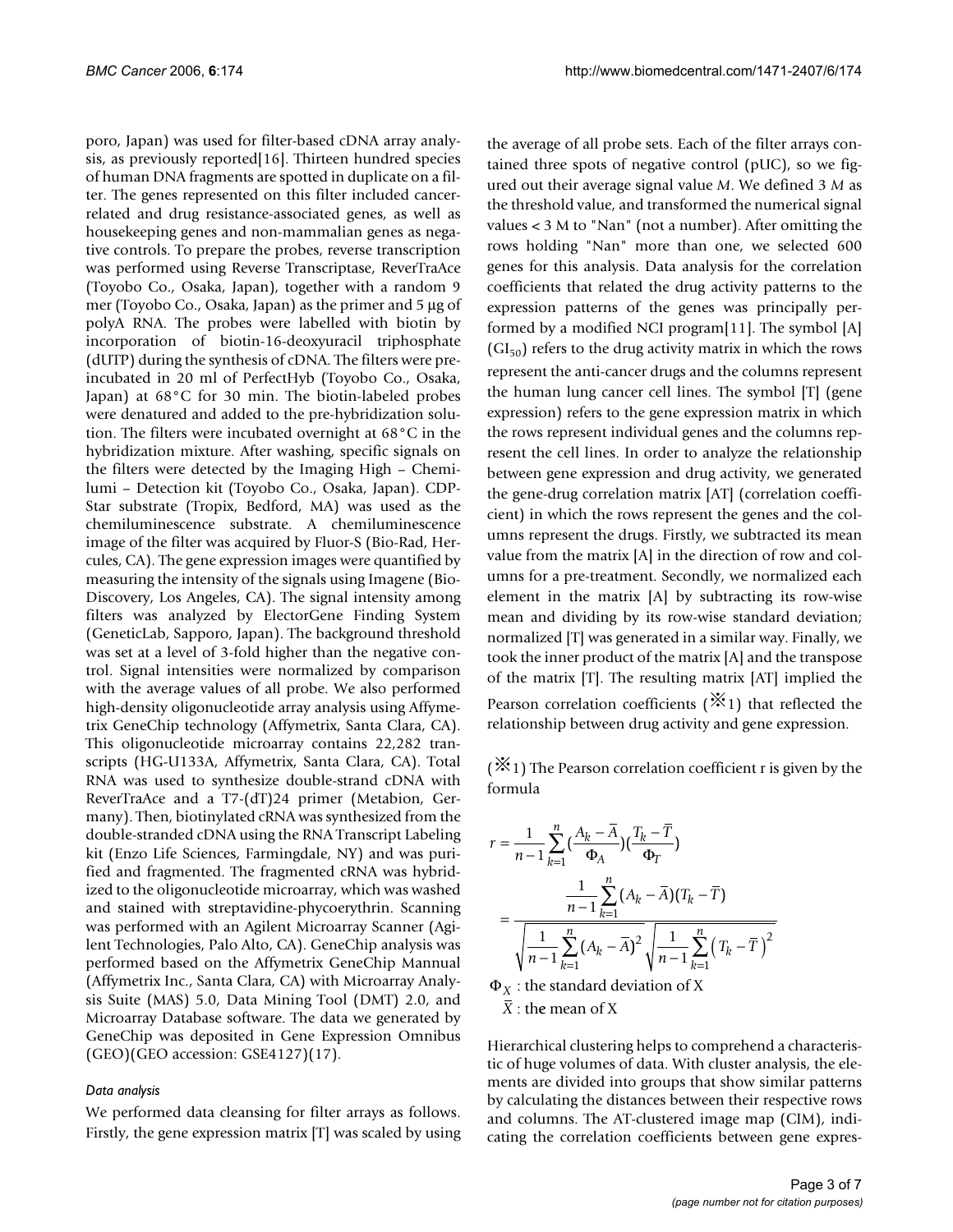| Drug         |        |                 |                  |       |       |        |                 |                  |          |        |
|--------------|--------|-----------------|------------------|-------|-------|--------|-----------------|------------------|----------|--------|
|              | PC7    | PC <sub>9</sub> | PC <sub>14</sub> | A549  | Lu65  | $LK-2$ | H <sub>69</sub> | N <sub>231</sub> | $Lu$ 135 | SBC-3  |
| <b>CDDP</b>  | 4.55   | 3.53            | 2.86             | 5.46  | 3.39  | 4.72   | l.64            | 1.25             | 0.22     | 4.84   |
| <b>SN38</b>  | 5.05   | 3.45            | 3.79             | 6.80  | 0.48  | 4.25   | 0.77            | 0.66             | 0.05     | 0.07   |
| <b>VIN</b>   | 2.64   | l.43            | >10              | >10   | 0.06  | 0.02   | 0.02            | 0.01             | 0.02     | 0.51   |
| <b>DOC</b>   | 2.46   | 21.34           | 20.38            | 21.31 | 3.61  | 26.31  | 4.72            | 6.04             | 0.53     | >50    |
| <b>GEM</b>   | < 0.05 | 14.28           | >500             | >500  | 79.53 | 54.61  | 3.73            | 3.88             | < 0.05   | < 0.05 |
| 5FU          | 2.76   | 5.84            | >10              | >10   | 8.76  | >10    | >10             | >10              | 5.68     | 0.51   |
| <b>CBDCA</b> | 95     | 70              | >100             | 46.3  | 71    | 0.225  | 7.54            | 45               | 61       | 3.5    |
| <b>PAC</b>   | 6.7    | 39              | 34               | 51    | 34    | 20     | < 0.001         | 7                | 5.5      | 0.5    |

**Table 1: Growth inhibitory activities (GI50)(**μ**g/ml) of various anti-cancer agents against 10 human lung cancer cell lines – Set 1**

sion and drug sensitivity in the 10 human lung cancer cell lines, was obtained by the linkage-average clustering method, also known as UPGMA (un-weighted pair-group method using arithmetic average). The statistical algorithms and the graphical outputs described here were implemented in MATLAB 6.5 Release 13 (the MathWorks, Inc., US).

# **Results**

### *Clustering on the basis of drug activity and gene expression patterns*

We used filter-based DNA arrays, representing 1,302 cancer-related and drug resistance-associated genes, and Affymetrix GeneChip technology to perform gene expression profile analysis of 10 human cancer cell lines. To avoid the influence of cell culture conditions, we separately cultured each cell line in 6 bottles[16]. The controls including GAPDH, β-actin genes, were located in dupli-



# Figure 1

Clustered image map (CIM) relating drug activity to gene expression in lung cancer cell lines – Experiment 1. (A) using filter array, (B) using GeneChip. The cluster trees of drugs (y axis) and gene expression (x axis) were shown in the CIM. Each block of colors represents correlations between clusters of genes and drugs; red (high positive correlation) and blue (negative correlation). In this analysis, gemcitabine belonged to an isolated cluster (Fig. 1A,B). GEM; gemcitabine, PAC; paclitaxel, DOC; docetaxel, VIN; vinorelbine

cate at the outer line in the opposite angle. A standard curve was obtained by the calculation of serial diluted spots of GAPDH. The expression level of each gene was calculated by comparison with the internal standard. Drug sensitivity tests, namely by MTT analysis, were performed on the 10 lung cancer cell lines. Eight anti-cancer drugs currently used for lung cancer chemotherapy; docetaxel, paclitaxel, gemcitabine, vinorelbine, 5-FU, SN38, CDDP, and CBDCA, were selected for our analyses. Table 1 shows the growth inhibitory activities (GI50) levels of these anti-cancer agents against the lung cancer cell lines. We then analyzed the gene expression profiling data in relation to the activity profiles of the 8 drugs examined. The drugs were clustered on the basis of Pearson correlation coefficients that related their activity patterns across the 10 cell lines to the expression pattern of the genes in the cell lines[11]. The AT-matrix clustered image map (CIM) summarized the relationship between drug sensitivity and gene expression, as it allows the visualization of patterns of similarity in large sets of high-dimensional data (Fig. 1B)[16]. In this analysis, gemcitabine were located in separate clusters (Fig. 1A). We performed an analogous gene expression profiling screen using Affymetrix GeneChip arrays, receiving the same results with respect to drug clusters (Fig. 1B). The results of the analysis of NSCLC cell lines was similar to that seen with all lung cancer cell lines (Figure 2A,B). However, it is sometimes difficult to consistently reproduce data of the genedrug sensitivity correlation using cDNA array technique and clinical response data. To obtain reproducible data, we separately performed Affymetrix GeneChip arraybased gene expression profile analyses and sensitivity tests on another set of 19 human lung cancer cell lines and examined the sensitivity of these separate sets to 8 commonly used anti-cancer agents. Table 2 shows the GI50 levels of these anti-cancer agents against the lung cancer cell lines (Set 2) [see Additional file 1]. The drugs were clustered using Set 2, 19 cell lines (Set 2)[11]. In this analysis, gemcitabine was again located in separate clusters (Fig. 3A). The results of the analysis of NSCLC cell lines of Set 2 was also similar (Fig. 3B). Several genes, were commonly listed that differentiated gemcitabine from the oth-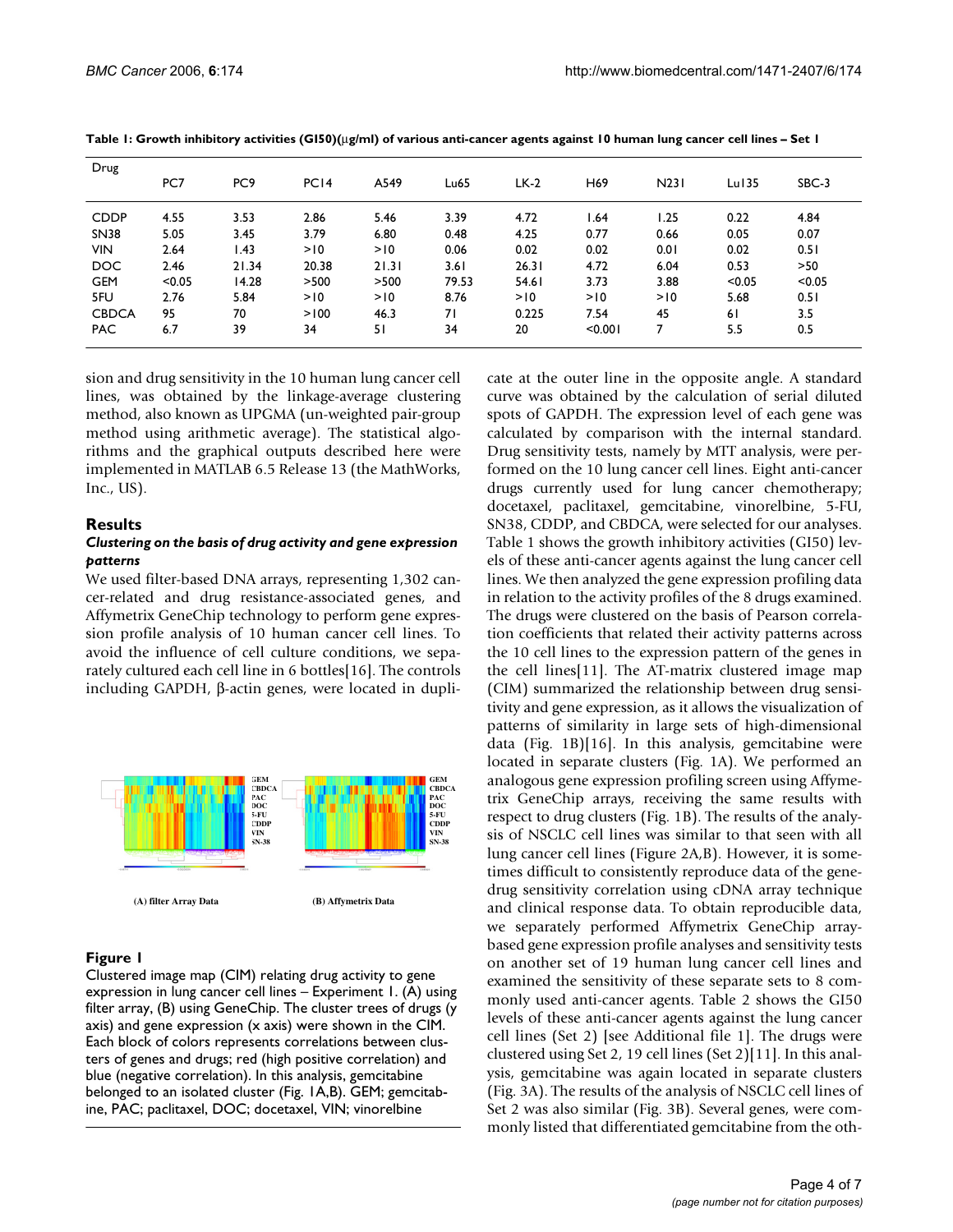

# Figure 2

Clustered image map (CIM) relating drug activity to gene expression in NSCLC cell lines – Experiment 1. (A) using filter array, (B) using GeneChip. The cluster trees of drugs (y axis) and gene expression (x axis) were shown in the CIM. Each block of colors represents correlations between clusters of genes and drugs; red (high positive correlation) and blue (negative correlation). In this gemcitabine belonged to an isolated cluster (Fig. 2A,B). GEM; gemcitabine, PAC; paclitaxel, DOC; docetaxel, VIN; vinorelbine

ers in Sets 1 and 2. These were a LEMT1 domain containing gene (Accession No. NM\_015416), a dehydrogenase gene (Accession No. AL050217), and a gene of homo sapiens hypothetical protein (Accession No. NM\_016402). A LEMT1 domain containing gene was reported to contribute to neoplastic cellular transformation[18]. A dehydrogenase gene constitutes a large protein family of  $NAD(P)(H)$ -dependent oxidoreductase[19]. A gene of homo sapiens hypothetical protein is similar to a heat shock 70kDa protein 8 isoform[20]. Presently, their functions involved in drug sensitivity remains unclear.

# **Discussion**

Here, we used a DNA array-based gene expression profiling approach, together with assessment of the cytotoxic activity of several widely applied anti-cancer agents, in two collections of human lung cancer cell lines. In particular, we related gene expression and drug sensitivity patterns in these cell lines. According to our separate two combined cytotoxicity and transcriptomic analyses, gemcitabine belonged to an isolated cluster. These results would suggest that combination chemotherapy regimens including gemcitabine could be a candidate for initial treatment, because combinations of drugs belonging to different clusters could expand the spectrum of the chemotherapy. Gemcitabine was deemed from our studies to be a good candidate for the treatment of recurrent or refractory NSCLC. Recently, an *in silico* search was performed to identify genes whose expression was positively or negatively correlated with sensitivity to four platinum compounds (CDDP, CBDCA, oxaliplatin and tetraplatin);

the publicly available databases of the National Cancer Institute (NCI)(21) were used for this purpose[22]. CDDP, CBDCA, oxaliplatin and tetraplatin are platinumbased compounds that are classically thought to have a similar spectrum of activities, allowing for one agent to be substituted for the other[23]. Important similarities were noticed between CDDP and CBDCA on one hand, and tetraplatin and oxaliplatin on the other hand[22]. The gene-drug correlations using NCI program in these study may be a valuable tool for the identification of determinants of anticancer drug activity in tumors and for the design of cancer chemotherapy.

Vekris *et al*. described several limitations to the type of study that they have developed. 1. The evaluation of gene expression was performed on a subset of 1416 genes and molecular markers. 2. The level of expression of the 1416 molecular markers was determined with a technique that was still under development and not fully validated. 3. The criterion for drug cytotoxicity that has been retained by the NCI is the 50% growth inhibitory concentration (GI50) rather than the overall number of cells killed. There were several differences between the study of Vekris *et al*. and ours, most notably with respect to the cell lines analyzed in each case. Our study focused on lung cancer cell lines, whereas Vekris *et al*. utilized available information on the NCI60 set, a wide range of cancer cell lines[22]. The evaluation of gene expression by Vekris *et al*. was performed on a subset of 1,416 genes, which represents a relatively small fraction of the total transcriptome. We analyzed gene expression using two different



### Figure 3

Clustered image map (CIM) relating drug activity to gene expression in lung cancer cell lines using GeneChip – Experiment 2. (A) all lung cancer cell lines, (B) NSCLC. The cluster trees of drugs (y axis) and gene expression (x axis) were shown in the CIM. Each block of colors represents correlations between clusters of genes and drugs; red (high positive correlation) and blue (negative correlation). In this analysis, gemcitabine belonged to an isolated cluster (Fig. 3A,B). GEM; gemcitabine, PAC; paclitaxel, DOC; docetaxel, VIN; vinorelbine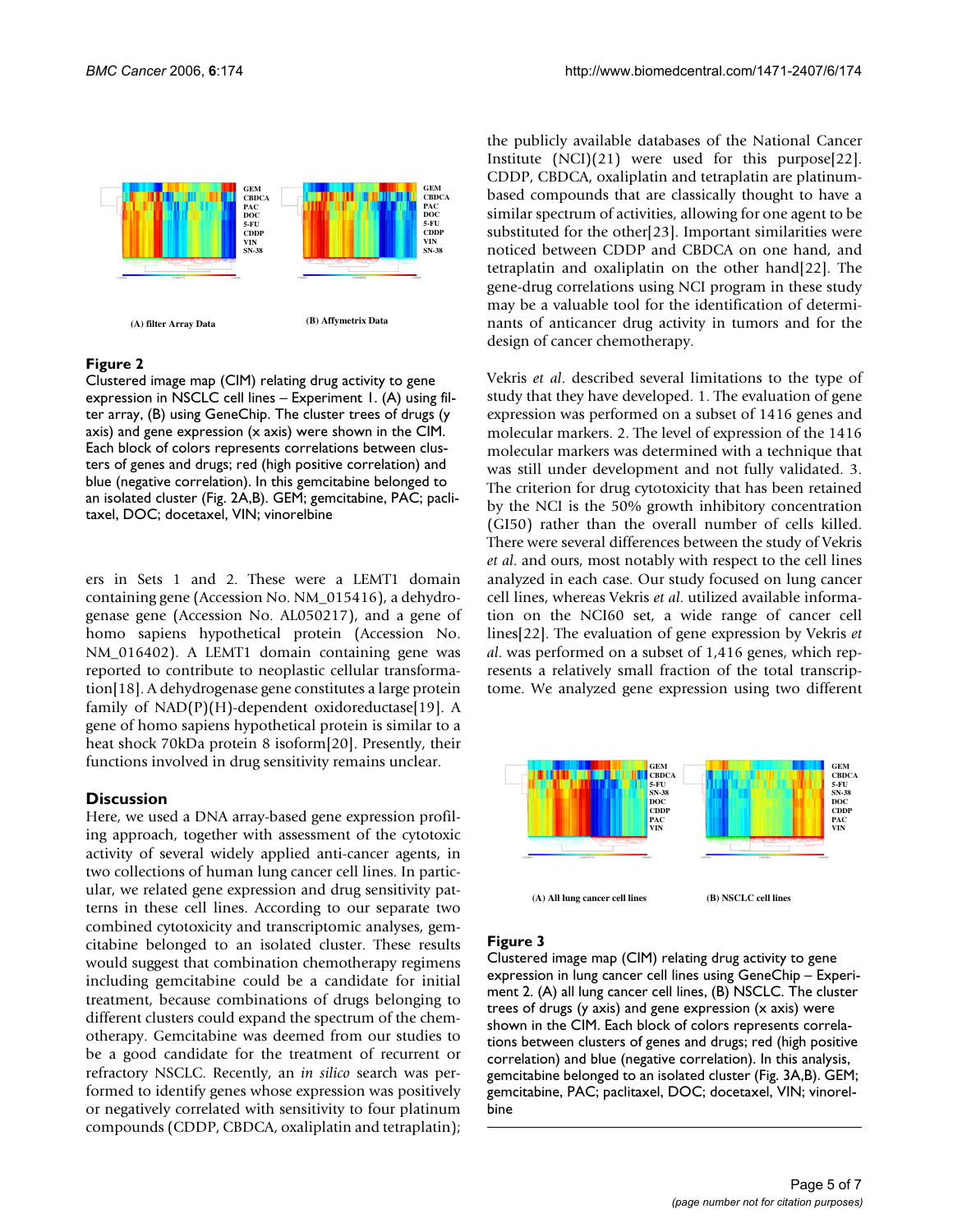DNA array formats, namely spotted filter (data not shown) and genome-wide GeneGhip arrays, with similar results being obtained. In addition, we separately analyzed two sets of lung cancer cell lines, 10 and 19 lines to obtain our reproducible gene-drug sensitivity correlation data.

Using cDNA array technique and clinical response data, it is sometimes difficult to consistently reproduce gene-drug sensitivity correlation data. These data were often influenced by sampling methods, sample preservation status, tumor size, tumor environment status including tumor vessels and inflammation, etc. In the study of Vekris *et al*. and ours, these influences were small because cancer cell lines were used. However, cell lines differ from tumor cells and should therefore be considered as surrogates that may contain information on the molecular cell biology and molecular pharmacology of cancer.

In the treatment of lung cancer, a number of combination therapy regimens employing platinum compounds have proven to be effective[1] and are widely applied as firstline treatment for unresected NSCLC; for example, CDDP + docetaxel, CBDCA + paclitaxel, CDDP + gemcitabine, CDDP + CPT-11, CDDP + paclitaxel, CDDP + vinorelbine, etc[2]. In addition, docetaxel and pemetrexed have been reported to be effective in the context of second-line chemotherapy for NSCLC[3,4]. However, how were the anti-cancer agents in these reports selected? It is consequently desirable to find more appropriate therapeutic opportunities based on informed insights.

# **Conclusion**

The results of our molecular pharmacological analysis suggest that chemotherapy regimens including gemcitabine should be evaluated in second-line chemotherapy if the initial chemotherapy does not include this drugs. A total design approach to cancer chemotherapy through the gene-drug correlations using NCI program may yield improved therapeutic options.

### **Competing interests**

The author(s) declare that they have no competing interests.

# **Authors' contributions**

AG and SK designed this study, analyzed and interpreted the data. CL, YS, and KM carried out sensitivity test, YS, and MS carried out cDNA array analysis. SK, YM, RN, MN, and AY carried out cell culture and RNA extraction. AS, and NO carried out acquisition of cDNA array data, HU carried out statistic analysis. All authors read and approved the final manuscript.

### **Additional material**

### **Additional File 1**

*Table 2 Growth inhibitory activities (GI50)(*μ*g/ml) of various anti-cancer agents against 19 human lung cancer cell lines – Set 2* Click here for file [\[http://www.biomedcentral.com/content/supplementary/1471-](http://www.biomedcentral.com/content/supplementary/1471-2407-6-174-S1.doc) 2407-6-174-S1.doc]

### **Acknowledgements**

Supported in part by a Grant-in-Aid from the Ministry of Education, Culture, Sports, Science, and Technology of Japan and Japan Society for the Promotion of Science. There are not any financial or other interests with regard to the submitted manuscript that might be construed as a conflict of interest.

### **References**

- Schiller JH, Harrington D, Belani CP, Langer C, Sandler A, Krook J, Zhu J, Johnson DH: **[Comparison of four chemotherapy regi](http://www.ncbi.nlm.nih.gov/entrez/query.fcgi?cmd=Retrieve&db=PubMed&dopt=Abstract&list_uids=11784875)[mens for advanced non-small-cell lung cancer.](http://www.ncbi.nlm.nih.gov/entrez/query.fcgi?cmd=Retrieve&db=PubMed&dopt=Abstract&list_uids=11784875)** *N Engl J Med* 2002, **346:**92-98.
- 2. Bonomi P, Kim K, Fairclough D, Cella D, Kugler J, Rowinsky E, Jiroutek M, Johnson D: **[Comparison of survival and quality of life](http://www.ncbi.nlm.nih.gov/entrez/query.fcgi?cmd=Retrieve&db=PubMed&dopt=Abstract&list_uids=10653877) [in advanced non-small-cell lung cancer patients treated with](http://www.ncbi.nlm.nih.gov/entrez/query.fcgi?cmd=Retrieve&db=PubMed&dopt=Abstract&list_uids=10653877) two dose levels of paclitaxel combined with cisplatin versus etoposide with cisplatin: Results of an Eastern Cooperative [Oncology Group trial.](http://www.ncbi.nlm.nih.gov/entrez/query.fcgi?cmd=Retrieve&db=PubMed&dopt=Abstract&list_uids=10653877)** *J Clin Oncol* 2000, **18:**623-631.
- 3. Shepherd FA, Dancey J, Ramlau R, Mattson K, Gralla R, O'Rourke M, Levitan N, Gressot L, Vincent M, Burkes R, Coughlin S, Kim Y, Berille J: **[Prospective randomized trial of docetaxel versus best sup](http://www.ncbi.nlm.nih.gov/entrez/query.fcgi?cmd=Retrieve&db=PubMed&dopt=Abstract&list_uids=10811675)[portive care in patients with non-small-cell lung cancer pre](http://www.ncbi.nlm.nih.gov/entrez/query.fcgi?cmd=Retrieve&db=PubMed&dopt=Abstract&list_uids=10811675)[viously treated with platinum-based chemotherapy.](http://www.ncbi.nlm.nih.gov/entrez/query.fcgi?cmd=Retrieve&db=PubMed&dopt=Abstract&list_uids=10811675)** *J Clin Oncol* 2000, **18:**2095-2103.
- 4. Smit EF, Mattson K, von Pawel J, Manegold C, Clarke S, Postmus PE: **[ALIMTA \(pemetrexed disodium\) as second-line treatment](http://www.ncbi.nlm.nih.gov/entrez/query.fcgi?cmd=Retrieve&db=PubMed&dopt=Abstract&list_uids=12598353) [of non-small-cell lung cancer: a phase II study.](http://www.ncbi.nlm.nih.gov/entrez/query.fcgi?cmd=Retrieve&db=PubMed&dopt=Abstract&list_uids=12598353)** *Ann Oncol* 2003, **14:**455-460.
- 5. Eisen MB, Brown PO: **DNA arrays for analysis of gene expression.** *Methods* 1999, **303:**179-205.
- 6. Ross DT, Scherf U, Eisen MB, Perou CM, Rees C, Spellman P, Iyer V, Jeffrey SS, Van de Rijn M, Waltham M, Pergamenschikov A, Lee JC, Lashkari D, Shalon D, Myers TG, Weinstein JN, Botstein D, Brown PO: **[Systematic variation in gene expression patterns in](http://www.ncbi.nlm.nih.gov/entrez/query.fcgi?cmd=Retrieve&db=PubMed&dopt=Abstract&list_uids=10700174) [human cancer cell lines.](http://www.ncbi.nlm.nih.gov/entrez/query.fcgi?cmd=Retrieve&db=PubMed&dopt=Abstract&list_uids=10700174)** *Nat Genet* 2000, **24:**227-35.
- 7. Eisen MB, Spellman PT, Brown PO, Botstein D: **[Cluster analysis](http://www.ncbi.nlm.nih.gov/entrez/query.fcgi?cmd=Retrieve&db=PubMed&dopt=Abstract&list_uids=9843981) [and display of genome-wide expression patterns.](http://www.ncbi.nlm.nih.gov/entrez/query.fcgi?cmd=Retrieve&db=PubMed&dopt=Abstract&list_uids=9843981)** *Proc Natl Acad Sci USA* 1998, **95:**14863-14868.
- 8. Kihara C, Tsunoda T, Tanaka T, Yamana H, Furukawa Y, Ono K, Kitahara O, Zembutsu H, Yanagawa R, Hirata K, Takagi T, Nakamura Y: **[Prediction of sensitivity of esophageal tumors to adjuvant](http://www.ncbi.nlm.nih.gov/entrez/query.fcgi?cmd=Retrieve&db=PubMed&dopt=Abstract&list_uids=11522643) chemotherapy by cDNA microarray analysis of gene-expres[sion profiles.](http://www.ncbi.nlm.nih.gov/entrez/query.fcgi?cmd=Retrieve&db=PubMed&dopt=Abstract&list_uids=11522643)** *Cancer Res* 2001, **61:**6474-6479.
- 9. Chang JC, Wooten EC, Tsimelzon A, Hilsenbeck SG, Gutierrez MC, Elledge R, Mohsin S, Osborne CK, Chamness GC, Allred DC, O'Connell P: **[Gene expression profiling for the prediction of thera](http://www.ncbi.nlm.nih.gov/entrez/query.fcgi?cmd=Retrieve&db=PubMed&dopt=Abstract&list_uids=12907009)[peutic response to docetaxel in patients with breast cancer.](http://www.ncbi.nlm.nih.gov/entrez/query.fcgi?cmd=Retrieve&db=PubMed&dopt=Abstract&list_uids=12907009)** *Lancet* 2003, **362(9381):**362-369.
- 10. Mariadason JM, Arango D, Shi Q, Wilson AJ, Corner GA, Nicholas C, Aranes MJ, Lesser M, Schwartz EL, Augenlicht LH: **[Gene expression](http://www.ncbi.nlm.nih.gov/entrez/query.fcgi?cmd=Retrieve&db=PubMed&dopt=Abstract&list_uids=14695196) [profiling-based prediction of response of colon carcinoma](http://www.ncbi.nlm.nih.gov/entrez/query.fcgi?cmd=Retrieve&db=PubMed&dopt=Abstract&list_uids=14695196) [cells to 5-fluorouracil and camptothecin.](http://www.ncbi.nlm.nih.gov/entrez/query.fcgi?cmd=Retrieve&db=PubMed&dopt=Abstract&list_uids=14695196)** *Cancer Res* 2003, **63(24):**8791-8812.
- 11. Scherf U, Ross DT, Waltham M, Smith LH, Lee JK, Tanabe L, Kohn KW, Reinhold WC, Myers TG, Andrews DT, Scudiero DA, Eisen MB, Sausville EA, Pommier Y, Botstein D, Brown PO, Weinstein JN: **[A](http://www.ncbi.nlm.nih.gov/entrez/query.fcgi?cmd=Retrieve&db=PubMed&dopt=Abstract&list_uids=10700175) [gene expression database for the molecular pharmacology](http://www.ncbi.nlm.nih.gov/entrez/query.fcgi?cmd=Retrieve&db=PubMed&dopt=Abstract&list_uids=10700175) [of cancer.](http://www.ncbi.nlm.nih.gov/entrez/query.fcgi?cmd=Retrieve&db=PubMed&dopt=Abstract&list_uids=10700175)** *Nat Genet* 2000, **24:**236-244.